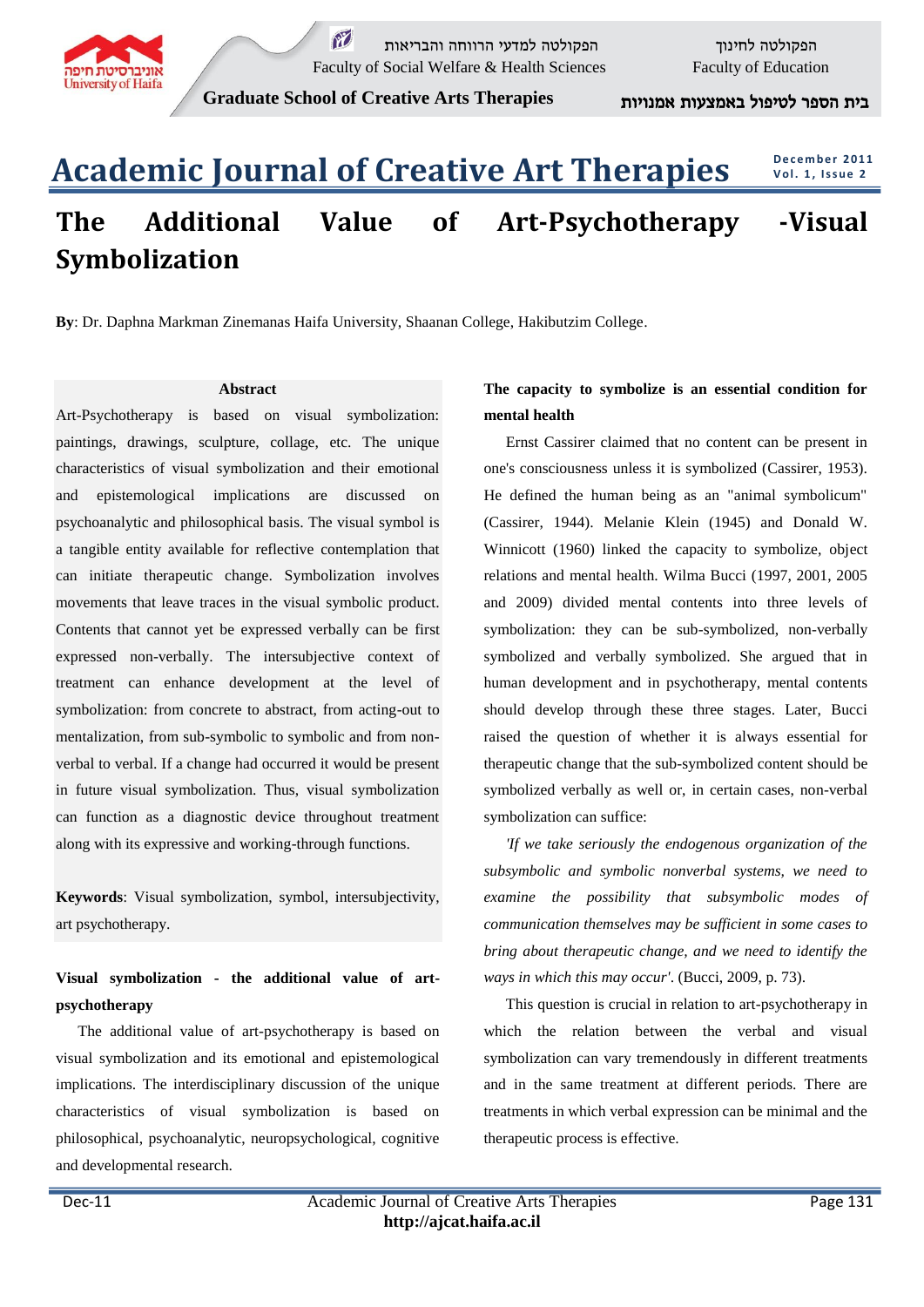The capacity to symbolize develops in the first infant-care givers relationships. Throughout life there is continuous mutual influence between intersubjective processes and symbolization processes. People use symbolization differently and have different preferences concerning modes of symbolization.

Visual symbol formation and intersubjectivity are like the warp and woof of the same fabric of consciousness that is at the basis of art-psychotherapy. A change in one of these processes immediately initiates change in the other process as well, and vice-versa. When the content has been symbolized, it is available for additional mental activity; endless connections and developments in symbolization. When development in symbolization has initiated change in intersubjectivity, it will be evident in future visual symbolization. Thus, in addition to the importance of visual symbolization as an expressive and working through tool, it has a diagnostic value throughout treatment.

In this paper 'visual symbolization' refers to work such as painting, drawing, sculpture, and not to virtual visual symbolization produced by electronic devices. The characteristics of visual symbolization can explain the therapeutic advantages of art-psychotherapy. Visual symbolization is based on visual perception, which – together with touch, smelling and hearing - is the one of the main senses involved in intersubjectivity since birth, before verbal symbolization develops. The ability to mime facial expressions comes into existence forty-two minutes after birth (Meltzoff & Gopnick, 1993).

Visual symbolization involves movement and the senses of touch and smell. Any movement leaves its traces in the visual product, available any time for reflective contemplation. In cases of treatment of more than one person, all the participants can benefit from joint contemplation of the joint art projects that reflect their intersubjectivity explicitly. Thus, participants' awareness can expand and initiate change in their future relational processes.

Merleau-Ponty (1962) and Husserl (1964) claimed that perception is based first on the concrete phenomena of the world. Merleau-Ponty emphasized the body as the first tool of perception and as its target (Merleau-Ponty, 1962). The body is the first symbol of the world and at the same time is in charge of its perception in which visual perception plays a central role (Merleau-Ponty, 1968).

The discovery of mirror neurons validated the centrality of the body in intersubjective processes. The mirror neurons are automatically and continuously active. When someone is watching the other's movements, the neurons responsible for the perceived movements are activated in his or her brain without actually carrying out the observed movements. "*The discovery of mirror neurons provides a new empirically based notion of intersubjectivity, viewed first and foremost as intercorporeity*" (Gallese, 2009, p. 523).

Freedberg and Gallese described the activity of mirror neurons in the aesthetic experience: "*This reconstruction process during observation is an embodied simulation mechanism that relies on the activation of the same motor centers required to produce the graphic sign*." (Freedberg & Gallese, 2007, p. 202). They argued that when contemplating an art work, the neurons responsible for the human motion depicted in the picture become active. In addition, there is activation of the neurons in use in order to execute the painting or sculpture, or the implied movements that are connected to the content of the work. The automatic neural activity is in relation to the realistic, as well as to the abstract components of the art work:

*With abstract paintings such as those by Jackson Pollock, viewers often experience a sense of bodily involvement with the movements that are implied by the physical traces – in brushmarks or paint drippings – of the producer of the work*. (Freedberg & Gallese, 2007, p. 198).

Hanna Segal (1952) and Cassirer (1979) argued that when we are contemplating an art work, we reconstruct what the original creator had experienced while creating the piece of art.

In art-psychotherapy the mirror neurons activity is relevant to the patient's and therapist's contemplation of the patient's works, of conjoint works by patient and therapist, or of other participants undergoing treatment. The intersubjective processes can be intensified by actually symbolizing together. In addition to the neural activity, actually symbolizing in a similar way to others, or conjoint visual symbolization can enhance empathy and mutual understanding. The awareness of the relational process that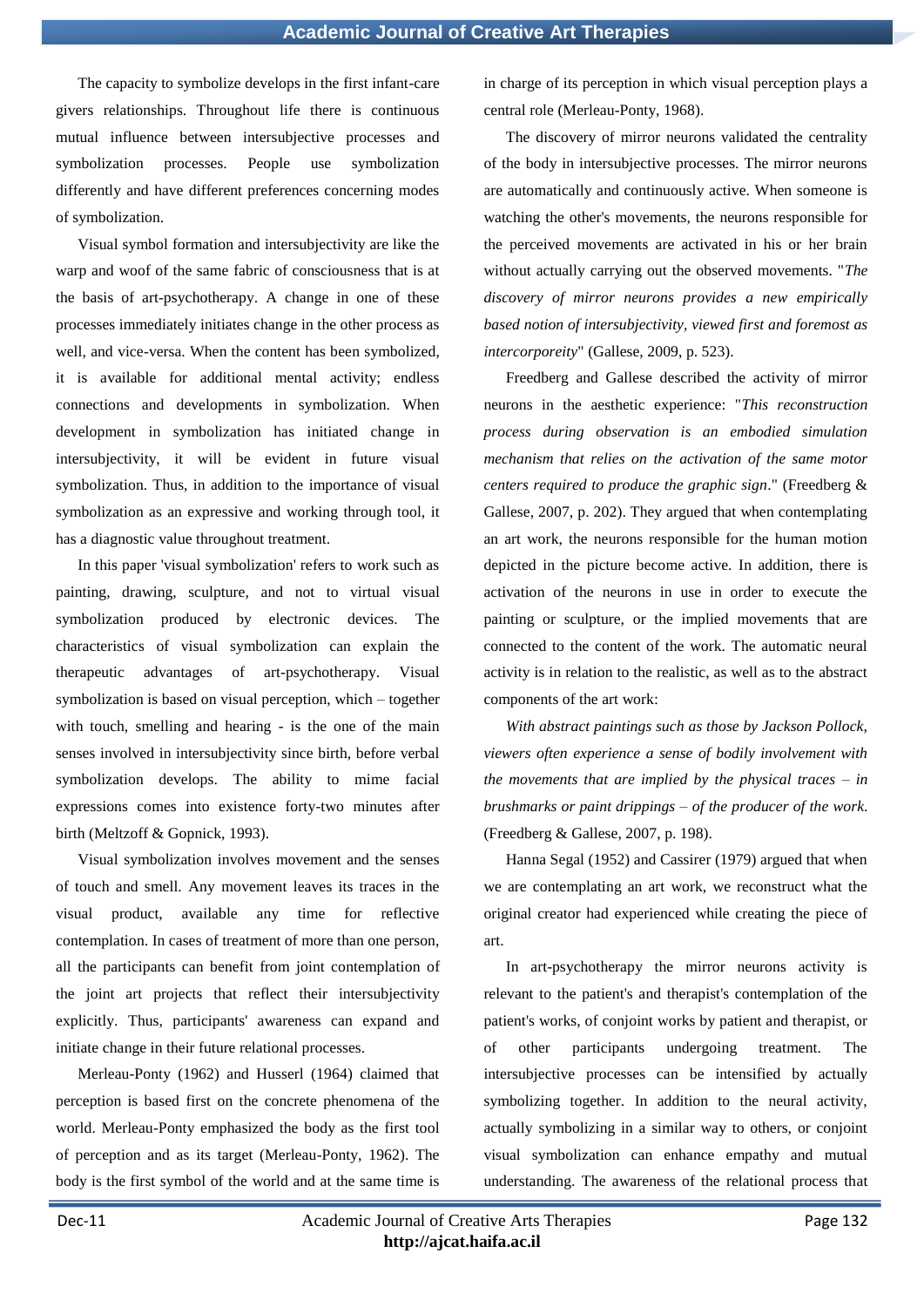were visually symbolized can be expanded and workedthrough verbally as well. Thus, relational change can be initiated. If change had occurred, it would be present in future visual symbolization.

#### **The unique characteristics of visual symbolization**

1. Visual symbolization is an active process involving movements that actually manipulate art materials.

While visually symbolizing reality is being manipulated. The form of materials is continuously changing and a new entity is created. Langer (1967) and Cassirer (1979) emphasized the importance of the active component of visual symbolization. The aesthetic experience of the spectator is an active process as well. The art-psychotherapy patient is the creator and the spectator at the same time.

The visual symbol is available for contemplation by patient and therapist at any time. Dancing, singing, playing, and acting do not leave concrete traces of the movements involved in the symbolization. Daniel Stern named these arts: "The time-based arts" (Stern, 2010, p. 3). In visual symbolization, a concrete symbolic form can be given to subsymbolic content that had not been symbolized before. Thus, it is available for reflective contemplation independent from the time dimension. Intersubjective processes can enhance development at the patient's level of symbolization as it occurs in normal development since its earliest stages. The therapist can help in reconstructing the symbolization process and in relating to the patient's point of view. The therapist's understanding can expand on the basis of the patient's impressions. Following contemplation, the patient's awareness of the symbolized content can expand and initiate change.

2. Visual symbolization involves simultaneously

The fact that visual symbolization involves various senses simultaneously can intensify its emotional and epistemological implications. Sounds can be heard as a result of actions such as beating clay or applying brush strokes. Art materials can be smelled during the symbolization process. The newborn senses the world by observing, hearing, touching and smelling his /her care-givers and immediate environment. In addition he/she is being fed, held, touched, heard and observed. These activities are involved in his/her communication with his/her surrounding. Catherine Hyland Moon argued that art materials can be viewed as a metaphor for food (2010). Language develops later on based on these corporal non-verbal means of communication.

In visual symbolization there may be relatively stronger proximity between the symbol and the symbolized in relation to other types of symbolization

Cassirer (1979) and Langer (1953) emphasized the proximity between the symbol and the symbolized in the arts, as opposed to linguistic symbolization. In visual symbolization the proximity between symbol and symbolized is evident since the beginning of the symbolization process. For example, while expressing aggressiveness, actions such as beating the clay, tearing the paper or applying harsh brush strokes, are closer to being aggressive in reality in relation to verbal description. Catharsis and sublimation can result from the productive activity of visual symbolization. A visual tangible form is given to formless contents. Michael Krausz, an artist and philosopher, argued that visual symbolization has a unique transformative power because of its "thingliness":

*Their products are physically embodied in palpable ways. The thingliness in other artistic endeavors such as music, dance, or conceptual art is not so easily identified. In these domains the distinction between process and product is not easily drawn* (Krausz, 2009, p. 202).

The visual product is available at any time for contemplation and additional working through that can enhance development at the level of symbolization; from acting out violence to expressing violence non-verbally. Thus, the visually symbolized content can be worked through verbally as well.

Hanna Segal divided symbolization into two levels; symbolic equation and symbol. Symbolic equation is more primitive in relation to symbol:

*A part of the ego becomes identified with the object, and, as a consequence, the symbol, which is a creation of the subject, is equated with the thing symbolized. The symbol does not represent the object, but is treated as though it was the object* (Segal, 1998, p. 354).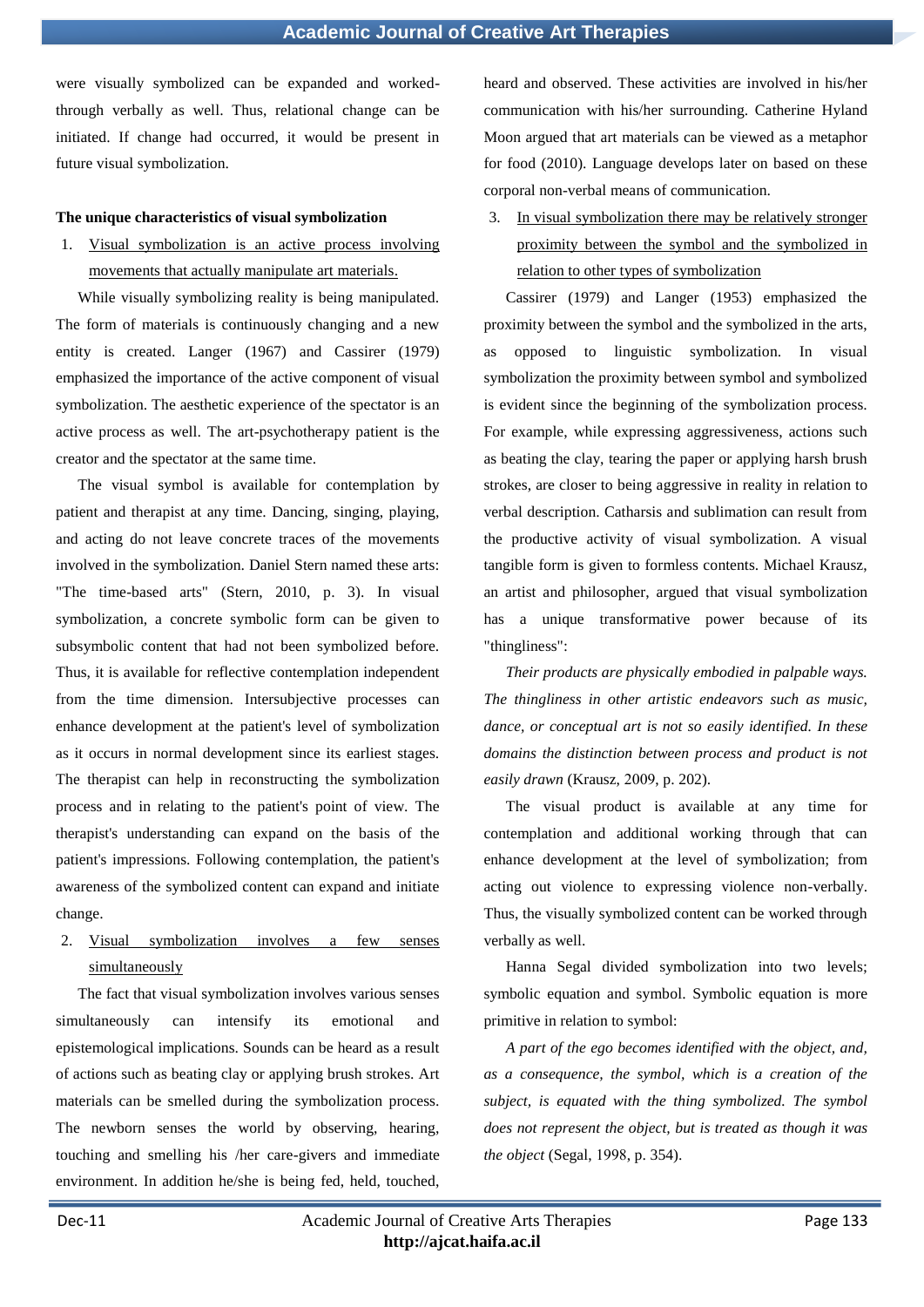Symbolic equation is concrete, as typical of the psychotic way of thinking. The way the symbol is used is crucial as well. This might be the reason for the psychotic's difficulty in distinguishing between reality and imagination – between the symbol and the symbolized. In normal development symbolic equation develops into a symbol where there is a clearer distance between the symbol and the symbolized; and the symbol can be used flexibly. Symbolic equation belongs to the schizo-paranoid phase, while the symbol belongs to the depressive phase.

The capacity to symbolize in the depressive phase includes the ability to contain the primitive aspects of the symbolic equation (Segal, 1998). People can symbolize at various levels in different life situations and at different times. Someone can symbolize at a very high and abstract level concerning his profession, and at a primitive level in his relationships. Regression at the symbolization level can occur in stress, trauma, or infatuation.

The visual product can include an aggressive scene. As explained by the activity of mirror neurons and body simulation (Freedberg & Gallese, 2007), we can be affected by the abstract visual phenomena, as well as by the way the visual product was created. Although Freedberg and Gallese reference referred to the aesthetic experience, their view can be applied to art-psychotherapy. The patient can be affected deeply by contemplating his/her own products. In addition to the expansion of his/her awareness of the content symbolized, he/she can develop empathy toward him/herself. This is especially important in the work with trauma survivors, some of whom tend to feel guilty and responsible for the trauma. Through contemplating their works, they have an opportunity to separate the past from the present and the molester from the victim. Annie Buk investigated the implications of activation of the mirror neurons on art psychotherapy with trauma survivors:

*Research on the MNS provides us with a new understanding of the intimate physiological links between embodied simulation, gesture and the spoken word. This can help us refine our interventions so that we can enhance the possibility for the inchoate to become expressed and understood, in whatever form is possible for the patient in a given moment. These discoveries also give us a more* 

*nuanced understanding of why our patients typically articulate their memories and feelings after making art in our presence* (Buk, 2009, p. 72).

In visual symbolization, primitive contents can be legitimately expressed and embodied in tangible form. The proximity between the symbol and the symbolized is evident in the symbolic product. If the symbol is realistic, a human figure for example, it is likely that two people will see the same figure. While reading a description of a human figure, however, it is likely that two readers will have different mental images of this figure because they have less detailed and concrete information about its appearance in relation to a figurative visual image.

The visual symbol is not dependent on the spoken language. In any country, a painting of a flower represents a flower. Words, apart from onomatopoeic words, are arbitrarily connected to the content they represent. What is the connection between the letters F. L. O. W. E. R. and a real flower? Cassirer argued that there is greater proximity between the symbol and the symbolized in the arts (Cassirer, 1979). Visual symbols are not subordinated to scientific rules, to the rules of every day life, or to a dictionary (Langer, 1967). Painting, for example, has gone through more radical changes in styles than changes in the spoken language during the same period of time. This enables the creators of nonverbal symbols a wider space of freedom of expression. The emphasis on the symbolization process and not on products in the therapeutic process may decrease judgmental elements and enhance freer symbolization processes.

# 4. The visual symbol can include a multiplicity of contents that can be perceived at once.

While contemplating an art work, the whole work can be captured at once. Multiplicity of meanings and various ways of expression can be present (Cassirer, 1979).

In other types of artistic symbolization, the symbolic phenomena are being revealed over time. For example, while listening to a music one sound leads to the next. While contemplating a painting, the variety of brush strokes can be absorbed at one glance which can affect the working through of the expressed contents.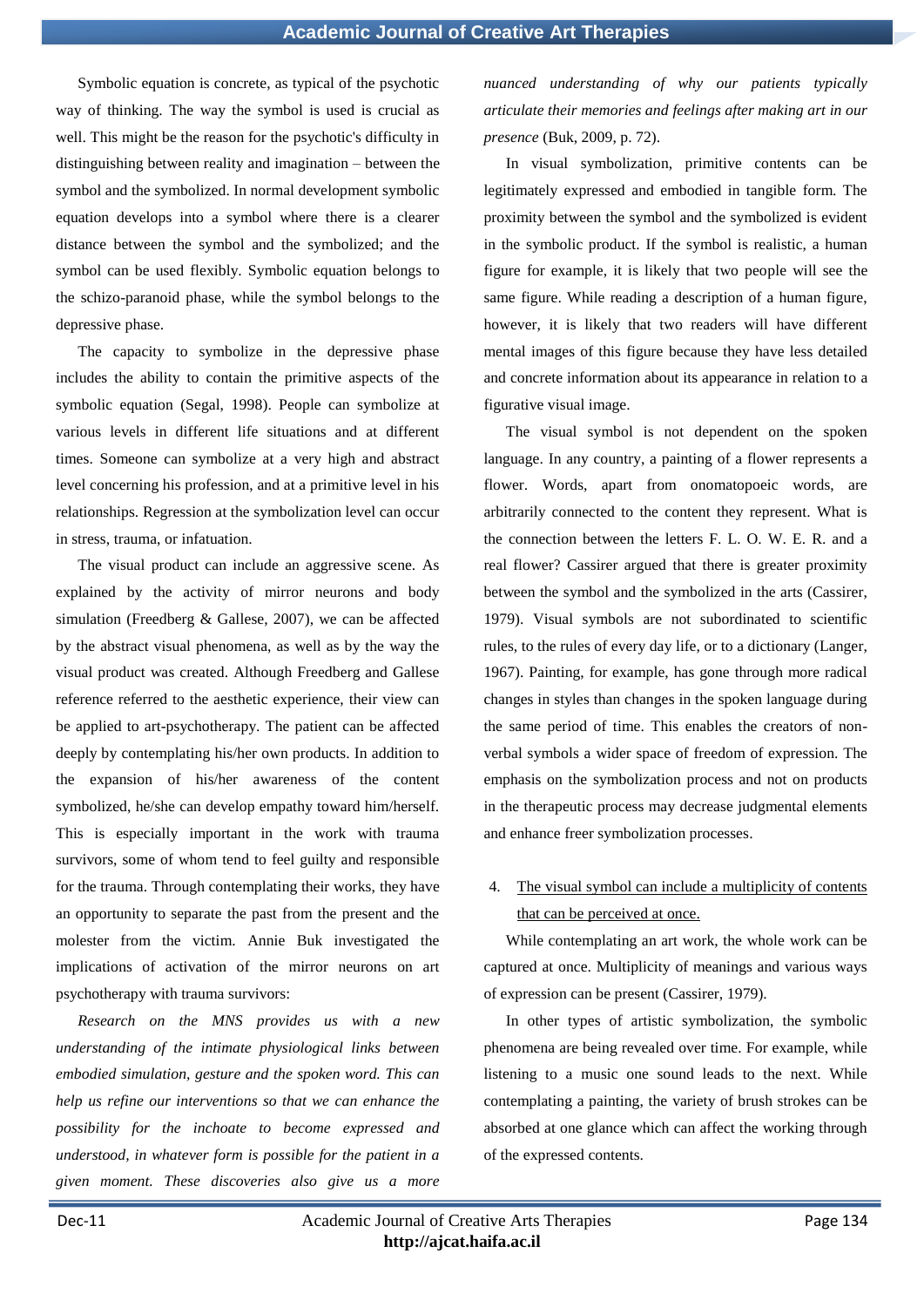5. The visual symbol can function as a mirror for its creator while being created, and as the final visual product

The visual symbol is located outside its creator since the beginning of the symbolization process. In movement, musical and in theatrical symbolization, the person who symbolizes is an inherent part of the evolving symbol and cannot contemplate it from afar. In visual symbolization the creator can flexibly move between actually creating using art materials, and contemplating. The evolving symbol can be looked at from various angles and distances. Contemplation affects the following stages of the symbolization process. The possibility of flexible movement between actually symbolizing and contemplating facilitates flexible movement between primary and secondary working through processes, from being self-oriented to reality-oriented and vice versa (Noy, 1969). The patient can contemplate the evolving symbol. He/She can share impressions with the therapist while symbolizing and in relation to the final product.

Winnicott emphasized the importance of the mirror role of the mother and of the family in normal development: "…*the mother role of giving back to the baby the baby's own self*…" (Winnicott, 1971, p. 138). The evolving symbol functions as a changing mirror as a result of any single movement involving art materials. Freedberg and Gallese (2007) described the neurological activity in the aesthetic experience. These findings are relevant when the creator is contemplating his own symbols. It is a unique opportunity to watch the embodiment of mental contents as is usually done toward the works of others. This port of entry can direct the creator to grasp some of the contents that may not be available for consciousness otherwise. Thus, self-reflection based on visual symbolization can enhance self-knowledge.

It is possible to contemplate various visual products simultaneously for comparison and notice the changes in symbolization in case they occur. Changes in visual symbolization can reflect the therapeutic process for the patient and the therapist.

### 6. Visual symbolization can include cognitive functions

By visual symbolization the sub-symbolized contents can acquire a tangible form. This process must involve cognitive skills such as clarification, intensification, concentration, judgment and sound criticism (Cassirer, 1979). Rudolf Arnheim argued that visual symbolization involves the perceptual function of the discovery of structure:

"*In fact, perception is the discovery of structure. Structure tells us what the components of things are and by what sort of order they interact. A painting or sculpture is the result of such an inquiry into structure. It is clarified, intensified, expressive counterpart of the artist's perception […]. The individual percept stands symbolically for a whole category of things*" (Arnheim, 1986, p. 253).

Cassirer and Langer emphasized the power of the arts to symbolize contents that cannot be symbolized by other types of symbolization. Langer named these contents as 'nondiscursive'. Cassirer (1960) argued that the target of art is way above imitation. It always supplies a new way to reveal the world. He noted the unique perceptual function of the arts: "*In art we do not conceptualize the world, we perceptualize it [...]* (Cassirer, 1979, p. 186). Along with the aesthetic pleasure, visual symbolization contributes a unique mode of perception that does not exist in other modes of symbolization.

### 7. Visual symbolization and the time dimension

An incest survivor explored the influence of visual symbolization on her concept of time. She felt that contemplating her visual products helped her enjoy the present moment without fearing an approaching catastrophe. Following contemplation, she could locate traumatic events at the time when they really happened. She had an image of her parents grabbing her by the skin on her back, thus preventing her from moving forward. In her own words:

*Along the works and through them the "the backward time" was also created. The fear of checking backward still exists, but now it is taken care of, and usually it does not threaten to annihilate me […] As a result of creating the backward time the time of the present was created – this is the time of the treatment itself. Later, around the axis of treatment an axis of every day time was created, of "before treatment" and "after treatment". The time slowly expanded and stretched, and fears and anxieties connected to it were alleviated*" (Personal encounter, 2010).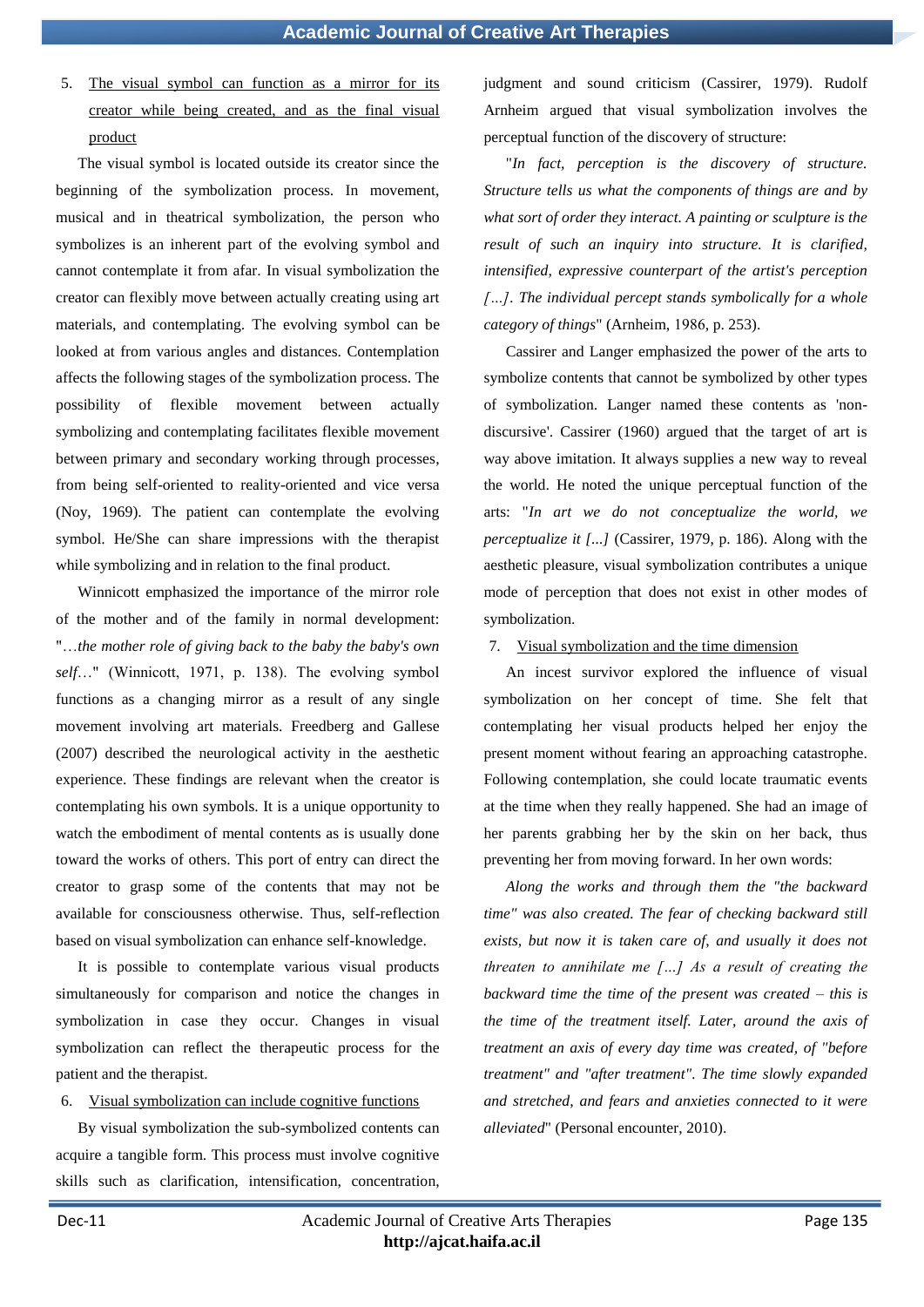The tangible mirroring of her works helped her to locate past events actually in the past and thus reduced their disturbing influence in the present.

# 8. Visual symbolization always includes productive components

In visual symbolization, although problematic contents can be reflected, there is always an evidence of the productive component involved in the symbolization process. The visual symbolic product is a newly created entity, present in space. The opportunity to express in an unfamiliar way can widen the creator's awareness as a result of the new port of entry.

If the process is a joint process that includes two or more participants, it can reflect their ability to cooperate productively, even if the cooperation is incomplete.

As a result, an optimistic point of view can develop and generate hope in improving the participants' future communication.

9. Visual symbolization facilitates reconstruction of earlier stages of development and expansion of memory

Visual symbolization has much in common with the earliest stages of development in which the non-verbal communication involving corporal activity is at the base of any occurrence. In visual symbolization those implicit nonverbal contents are embodied in a tangible way that can facilitate relating and remembering early stages of development while visually symbolizing and through the following contemplation. Enactment leads to tangible products available for working through verbally as well. Thus, consciousness can widen and initiate change.

10. The visual symbol reflects its creator's personality and biography.

Cassirer (1960, 1996) argued that we know each other better through the works that we create. Visual symbolization is the objectification of objective contents of nature as well as of subjective contents. Goethe admired the ability of drawings to externalize the most inner and secretive contents:

*In drawing, the soul draws out part of its inmost beings into music, and those are the greatest of nature's secrets which, for their principles, rest on the drawing and modeling by which they are divulged* (Goethe, 1807, p. 40).

The visual symbol externalizes inner contents; behavioral, cognitive, emotional, relational and biographical. Contemplation can expand the creator's self-knowledge, as well as others knowledge about him.

Winnicott (1971) argued that through contemplation of their children's squiggles, parents can understand their children better in relation to verbal account.

11. Visual symbolization can initiate change. If a change had occurred it would be evident in future symbolization

Although the theoreticians mentioned related to the artist, their arguments are applicable to the child, patient and layman. In Cassirer's words:

*The capability of expressing his emotions is not a particular but a general human gift. But a man may write a most passionate love letter in which he may succeed in giving a true and sincere expression to his feelings without by this fact alone becoming an artist* (Cassirer, 1979, p. 192).

Hegel (1993) understood the artistic activity as a universal need to externalize inner contents. If the visual symbolization reflects personality in its various domains, it is possible to initiate therapeutic change through change in the patient's usual ways of visual symbolization. Future visual symbolization should reflect the change in case it had occurred.

12. Visual symbolization can turn the implicit to explicit

By visual symbolization a concrete tangible form is given to contents that had been formless before. Cassirer exemplified the implication of symbolization of 'passion'. By symbolizing passion we are no longer overwhelmed and passive, but can become active: "…*what remains is the inner motion, the vibration and oscillation of our passions without their gravity, their pressure, and their weight*..." (Cassirer, 1979, p. 164).

The visual symbolization of implicit contents that underlie our emotional life in a hidden manner can help us become aware and active in relation to them. Formless contents acquire a tangible form that can improve selfregulation because the known can be better regulated than the un-known. Therapeutic change depends on the patient's relation to the implicit relational knowing (Bruschweiler-Stern et al, 2002).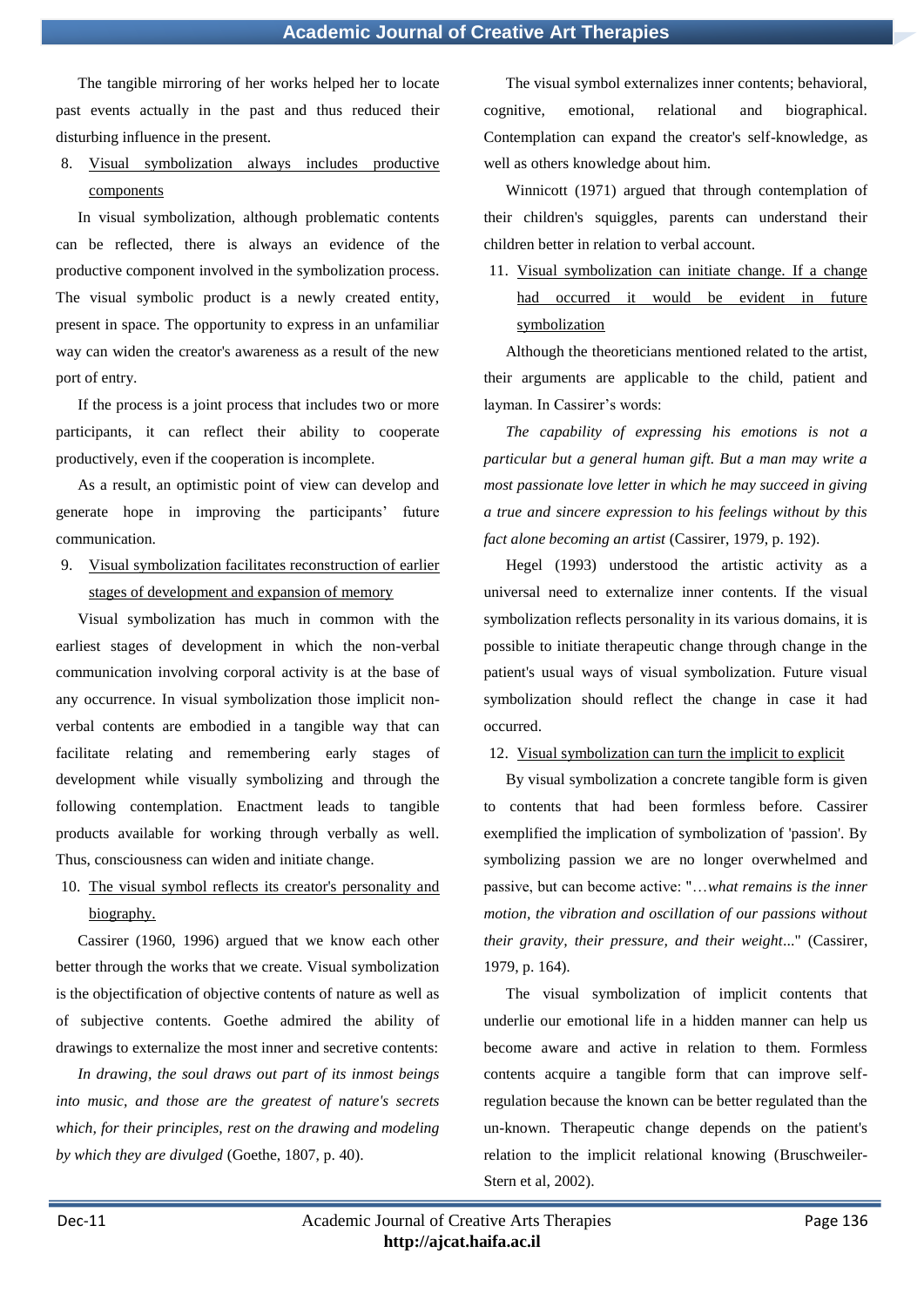In addition to intersubjectivity that can take place in any therapeutic modality, by visual symbolization Intersubjectivity is articulated in additional unique ways:

- a. The way in which the therapist supplies art materials and the way the patient accepts, rejects, or ask for them is an explicit way of their intersubjectivity.
- b. How the therapist helps the patient to symbolize and how the patient asks for help and is being helped are explicit intersubjective processes.
- c. Joint art projects of two or more participants can function as a tangible entity that reflects their interactions. The joint product is available for reflective contemplation.
- d. Intersubjectivity occurs between the patient and the evolving visual symbol and finally, with the visual product. The evolving symbol is changing by any movement of its creator which affects the next move of the creator (in a similar way it occurs between two subjects).
- e. Intersubjective contemplation can occur between patient and therapist or with any other group of participants.

The implicit components of intersubjectivity are embodied in a concrete, tangible and material way. The art materials are crucial in these processes: "…*the sensory, physical characteristics of materials can become a powerful component of the therapeutic exchange*" (Moon, 2010, p. 61). This port of entry to implicit contents through the explicit process of visual symbolization and the visual product underlies the therapeutic processes of art psychotherapy and its unique advantages.

#### **Summary and discussion**

Visual symbolization is a multi-sensual, active and productive process that involves physically manipulating real materials. Any movement involved in the symbolization process leaves concrete traces in the tangible symbolic product. There is a new entity in space available for contemplation at any chosen time.

The unique characteristics of visual symbolization and the following contemplation facilitate epistemological and emotional processes in a way that cannot occur in other types of symbolization. By artistic symbolization our emotions are objectified (Cassirer, 1979). The use of art material functions as emotional learning by catharsis, emotional expression, and by giving form to emotions that were formless before (Langer, 1953).

Visual symbolization can embody mental processes in a tangible form; the implicit can become explicit, the formless content acquires a definite form, the sub-symbolized can become non-verbally symbolized. Thus, even the most primitive unconscious enactment leaves visual traces in the final product that can be contemplated. By reflective contemplation a development in the level of symbolization of the expressed contents can take place.

In art-psychotherapy the patient is aware of being contemplated by the therapist while symbolizing. The therapist's gaze and the art materials include containing function for the expressed contents. The intersubjective contemplation by patient and therapist can enhance development in the patient's symbolization and expand the therapist's and patient's point of view. Verbal workingthrough processes can occur as well. As a result, intersubjectivity of patient and therapist can change and affect the patient's relationships outside treatment.

If a change had occurred, it should be present in patient's future symbolization. Thus, in addition to being a major tool of expression and change, visual symbolization can be diagnostic tool of a patient's mental state throughout treatment.

In art-psychotherapy the unique characteristics of visual symbolization enable expression at different levels with visible products that can enhance development in the patient's level of symbolization that can initiate therapeutic change.

#### **References**

- Arnheim, R. (1986), New Essays on the Psychology of Art, Berkeley, Los Angeles, London: University of California Press.
- Bruschweiler-Stern et al, (2002), Explicating the Implicit: The Local Level and the Microprocess of Change in the Analytic Situation. International Journal of Psychoanalysis. 83, 1051-1062.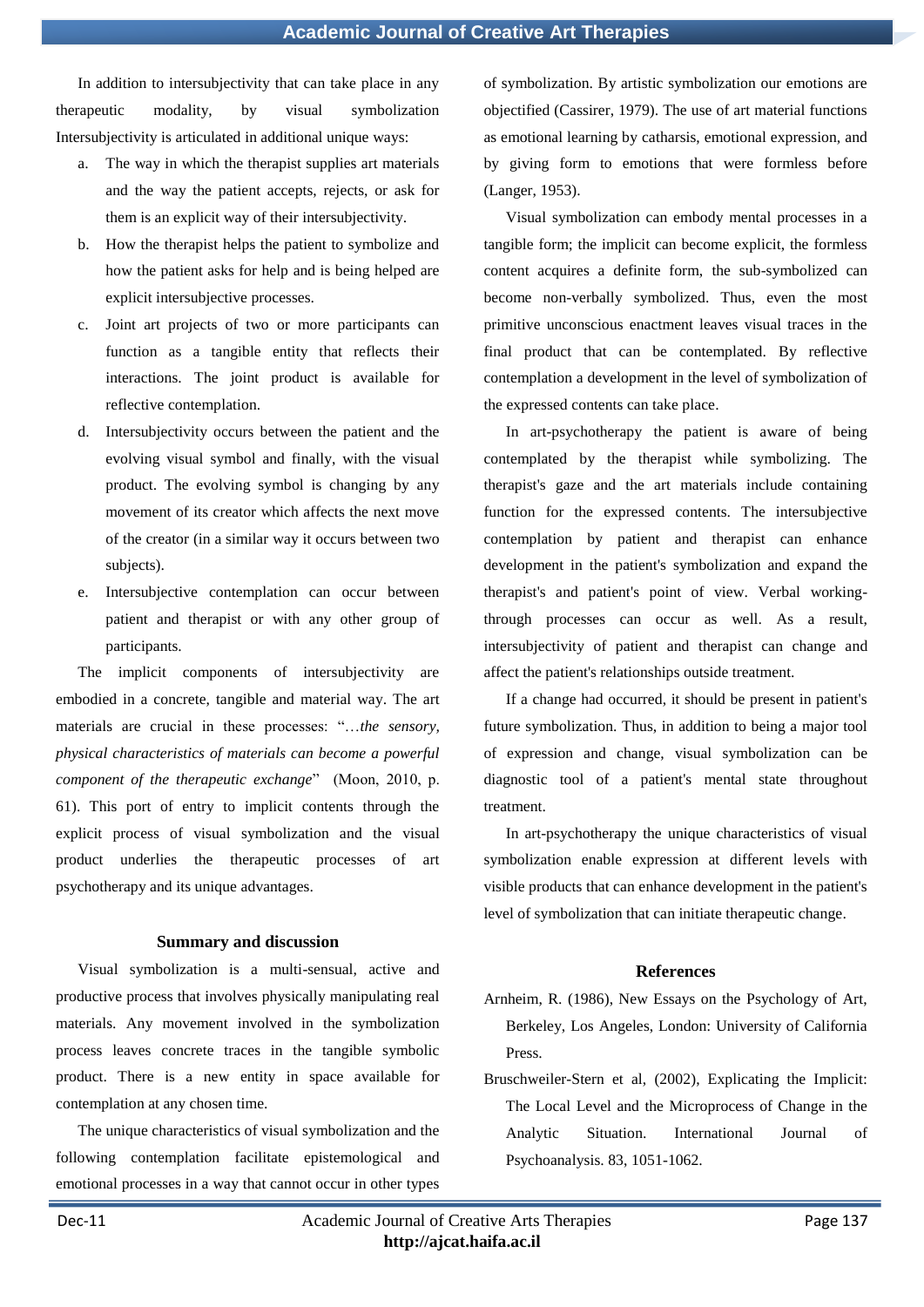- Bucci, W. (1997), Psychoanalysis and the Cognitive Science, New York, London: The Guilford Press.
- Bucci, W. (2001), Pathways of Emotional Communication, Psychoanalytic Inquiry, 21, 40-70.
- Bucci, W. (2005), The Interplay of Subsymbolic and Symbolic Processes in Psychoanalytic Treatment, Psychoanalytic Dialogues, 15 (6), 855-873.
- Bucci, W. (2009), The Role of Bodily Experience in Emotional Organization. In Sommer Anderson, A. (Eds.), Bodies in Treatment: The Unspoken Dimension (pp. 51- 76). Relational Perspective Book Series, V. 36, CRC Press.
- Buk, A. (2009), The Mirror Neuron System and Embodied Simulation: Clinical Implications for Art Therapists Working with Trauma Survivors, The Arts in Psychotherapy, 36, 61-74.
- Cassirer, E. (1944), An Essay on Man, Garden City, New York: Doubleday Anchor Books.
- Cassirer, E. (1953), The Philosophy of Symbolic Forms, V. 1: Language, New Haven: Yale University press.
- Cassirer, E. (1960), The Logic of the Humanities, New Haven: Yale University Press.
- Cassirer, E. (1979), Symbol, Myth, and Culture, New Haven and London: Yale University Press, 1979.
- Cassirer, E. (1996), The Philosophy of Symbolic Forms, V. 4: The Metaphysics of Symbolic Forms, New Haven and London: Yale University press.
- Freedberg, D., Gallese, V. (2007), Motion, Emotion and Empathy in Esthetic Experience, Trends in Cognitive Sciences, 11(5), 197-203.
- Gallese, V. (2009), Mirror Neurons, Embodied Simulation and the Neural Basis of Social Identification, Psychoanalytic Dialogues, 19, 519-536.
- Goethe, J. W. V. (1809), Natural Symbolism, In Gage, J. (Eds), Goethe on Art, Berkeley and Los Angeles: University of California Press.
- Hegel, G. W. F. (1993), Introductory lectures on Aesthetics, London: Penguin Classics.
- Husserl, E. (1964), Cartesian Meditations, The Hague: Martinus Nijhoff.
- Klein, M. (1975), The Importance of Symbol-Formation in the Development of the Ego, In Klein, M. (1975), Love,

Guilt and Reparation and Other Works, 1921-1945 (pp. 219-232), New York: Delacorte Press, Seymour Lawrence.

- Krausz, M. (2009), Creativity and Self-Transformation, In Krausz, M., Dutton, D. and Bardsley, K. (eds) The Idea of Creativity, Philosophy and Culture, 191-203, V. 28, Leiden and Boston: Brill.
- Langer, S. K. (1953), Feeling and Form, A Theory of Art Developed From Philosophy in A New Key, London: Routledge and Kegan Paul Limited.
- Langer, S. K. (1967), Mind: An Essay on Human Feeling, V. 1, Baltimore: The Johns Hopkins University Press.
- Meltzoff, A., Gopnick, A. (1993), The Role of Imitation in Understanding Persons and Developing a Theory of Mind. In Baron-Cohen, S., Tager-Flushberg, H. and Cohen, D. (Eds) Understanding Other Minds (pp. 335- 336), New-York: Oxford University Press.
- Merleau-Ponty, M. (1962), Phenomenology of Perception, London: Routledge and Kegan Paul.
- Merleau-Ponty, M. (1968), The Visible and the Invisible, Evanston: Northwestern University Press.
- Moon, C. H. (2010), Materials and Media in Art Therapy: Critical Understandings of Diverse Artistic Vocabularies, New York: Brunner-Routledge.
- Noy, P. (1969), A Revision of the Psychoanalytic Theory of the Primary Process, International Journal of Psycho-Analysis, 50, 155-178.
- Segal, H., A (1952), Psycho-Analytic Contribution to Aesthetics, In The Work of Hanna Segal, New York and London: Jason Aronson.
- Segal, H. (1998), 'The importance of symbol-formation in the development of the ego' – in context, Journal of Child Psychotherapy, 24 (3), 349-357.
- Segal, H. (1991), Dream, Fantasy and Art, New-York and London: Tavistock/Routledge.
- Stern, D. (2010), Forms of Vitality, Oxford: Oxford University Press.
- Winnicott, D.W. (1960), "Ego Distortion in Terms of True and False Self" In Winnicott, D.W. (1960) The Maturational Processes and the Facilitating Environment: Studies in the Theory of Emotional Development (pp.